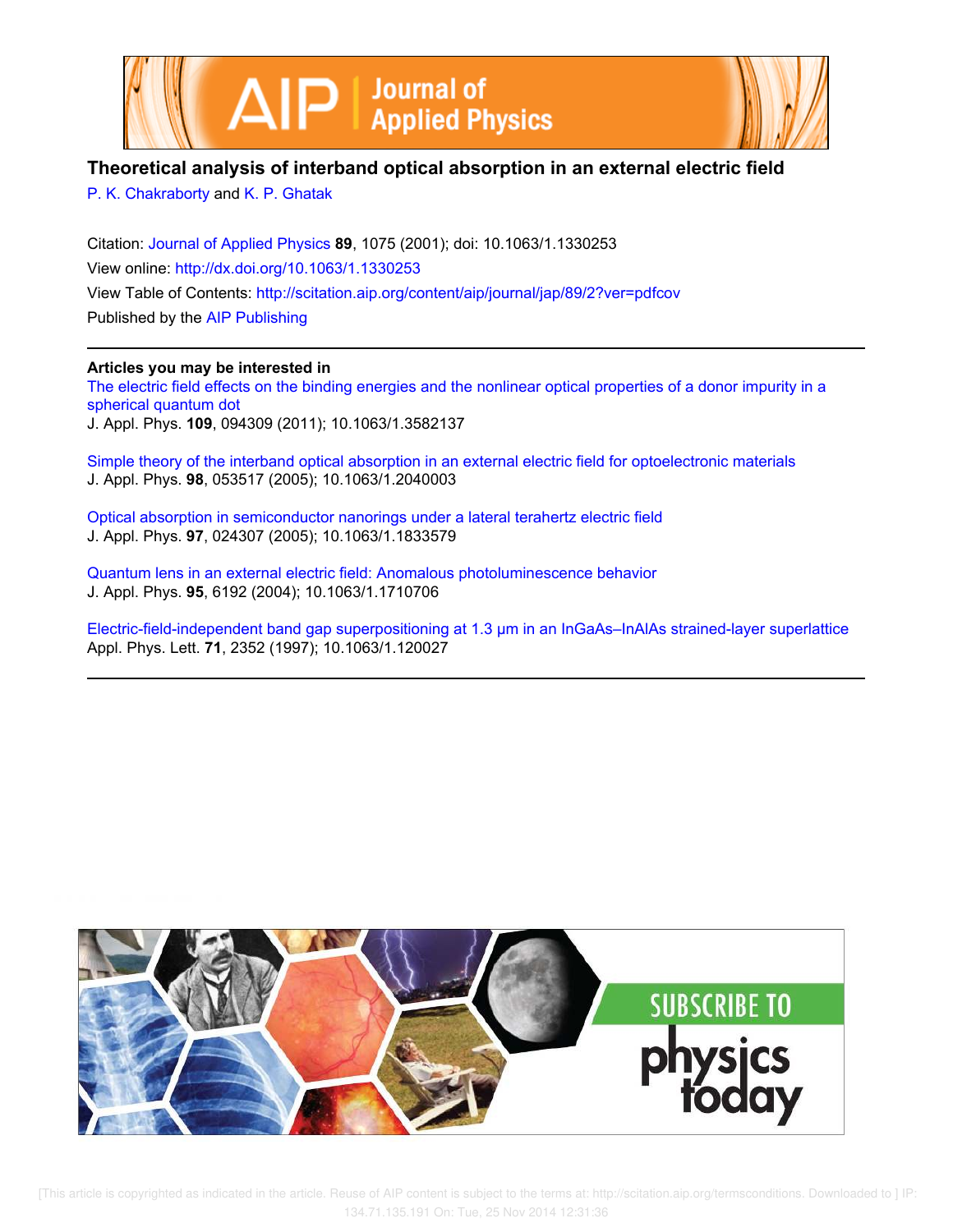# **Theoretical analysis of interband optical absorption in an external electric field**

P. K. Chakraborty

*Department of Electronics and Electrical Communication Engineering, Indian Institute of Technology, Kharagpur 721302, India*

K. P. Ghatak

*Semiconductor Device Laboratory, Department of Electronic Science, University of Calcutta, 92, Acharya Prafulla Chandra Road, Calcutta 700 009, India*

(Received 27 January 2000; accepted for publication 3 October 2000)

We study theoretically the interband optical absorption coefficient of semiconductors described within the two-band Kane model in the presence of an external electric field for photon energy below and above the semiconductor band gap. The optical matrix element depends on the momentum vector, and this important aspect has been incorporated in the present analysis. For photon energies below the band gap, the absorption coefficient exhibits an exponential falloff with the electric field and the photon energy. For the opposite inequality, the same coefficient oscillates with the photon energy without consideration of the Wannier–Stark levels, which generally exists in a band due to the presence of an external electric field. Additional oscillations are expected in the above two cases because of the formation of the discrete Stark ladders. © *2001 American Institute of Physics.* [DOI: 10.1063/1.1330253]

### **I. INTRODUCTION**

The effect of an electric field on the optical absorption of semiconductors, near the absorption edge, was investigated in early work by Franz<sup>1</sup> and Keldysh.<sup>2</sup> These authors have shown that in the presence of an electric field, the absorption occurs for photon energies lower than the semiconductor band gap  $(E_g)$ . This phenomenon is known as the Franz– Keldysh effect and has been experimentally confirmed.<sup>3,4</sup> The theoretical analyses of Franz and Keldysh could not predict oscillations in the optical absorption in the presence of an external electric field. It may be noted here that the effect of an electric field on the band structure of a solid is needed for the interpretation of the experimental electro-optic observations. This has gained momentum after Wannier<sup>5</sup> predicted that a ladderlike splitting of the band levels of Bloch electrons occurs due to the presence of a uniform external electric field. This ladderlike structure of the band is known as "Wannier-Stark ladders (WSL)." The existence of WSL has been found in the experimental work of Koss and Lambert.<sup>6</sup> In addition to the lowering of the optical band gap of the semiconductor (i.e., the Franz–Keldysh effect) in the presence of an electric field, one expects oscillations in the absorption coefficient due to WSL. Callaway<sup>7</sup> and others<sup>8-10</sup> theoretically predicted the oscillations in the optical absorption coefficient in the presence of an external electric field, considering WSL. The oscillations occur both below and above  $E<sub>g</sub>$ . Their calculations are based on the theory of tunneling as given by Kane<sup>11</sup> and Argyres,<sup>12</sup> considering WSL present in the semiconductor band structure when an external electric field is applied.

Considering WSL, Callaway formulated an expression for the interband transition rate between two bands, in the presence of a photon field. The transition probability rate, thus obtained, $7.8$  contains a steady state term independent of

WSL and oscillatory terms due to the same. The steady state term never shows oscillation for photon energy both below and above  $E<sub>g</sub>$ . Besides, the oscillations that are obtained are due to consideration of WSL. Furthermore, Callaway considered the optical matrix element (OME) constant with respect to the momentum vector  $(\overline{k})$  in evaluating the interband transition matrix element; an entity which cannot be taken as constant in the interband transition.<sup>13</sup> Incidentally, as shown later, if the OME is assumed to be constant with respect to the momentum vector, the optical absorption coefficient vanishes.

The main purpose of the present study is to re-analyze Callaway's formulation for the interband transition matrix element, considering the fact that the OME depends on the momentum vector, and to show that for photon energy greater than  $E_g$  oscillations are initiated in the optical absorption coefficient without any effect of WSL, whereas for photon energy below  $E<sub>g</sub>$ , no oscillations occur. This observation could not be predicted by Callaway<sup>7</sup> and others.<sup>8</sup> The oscillations they observed are the additional ones due to WSL.

For the purpose of condensed completeness, we have given in Sec. II brief outlines of Callaway's derivations for the interband transition matrix element, which consists of the steady state term and oscillatory terms due to WSL. Thereafter, we start with the steady state term to evaluate the transition probability rates, for which no oscillations occur in accordance with Callaway<sup>7</sup> and others.<sup>8</sup> In Sec. II A we give a brief description of Callaway's derivation for the interband transition matrix element; whereas in Sec. II B, we evaluate the same for the steady state term. In Sec. II C, we calculate the interband transition probability rates for photon energy less than and greater than *E<sup>g</sup>* , respectively. We also formulate the optical absorption coefficient for the above two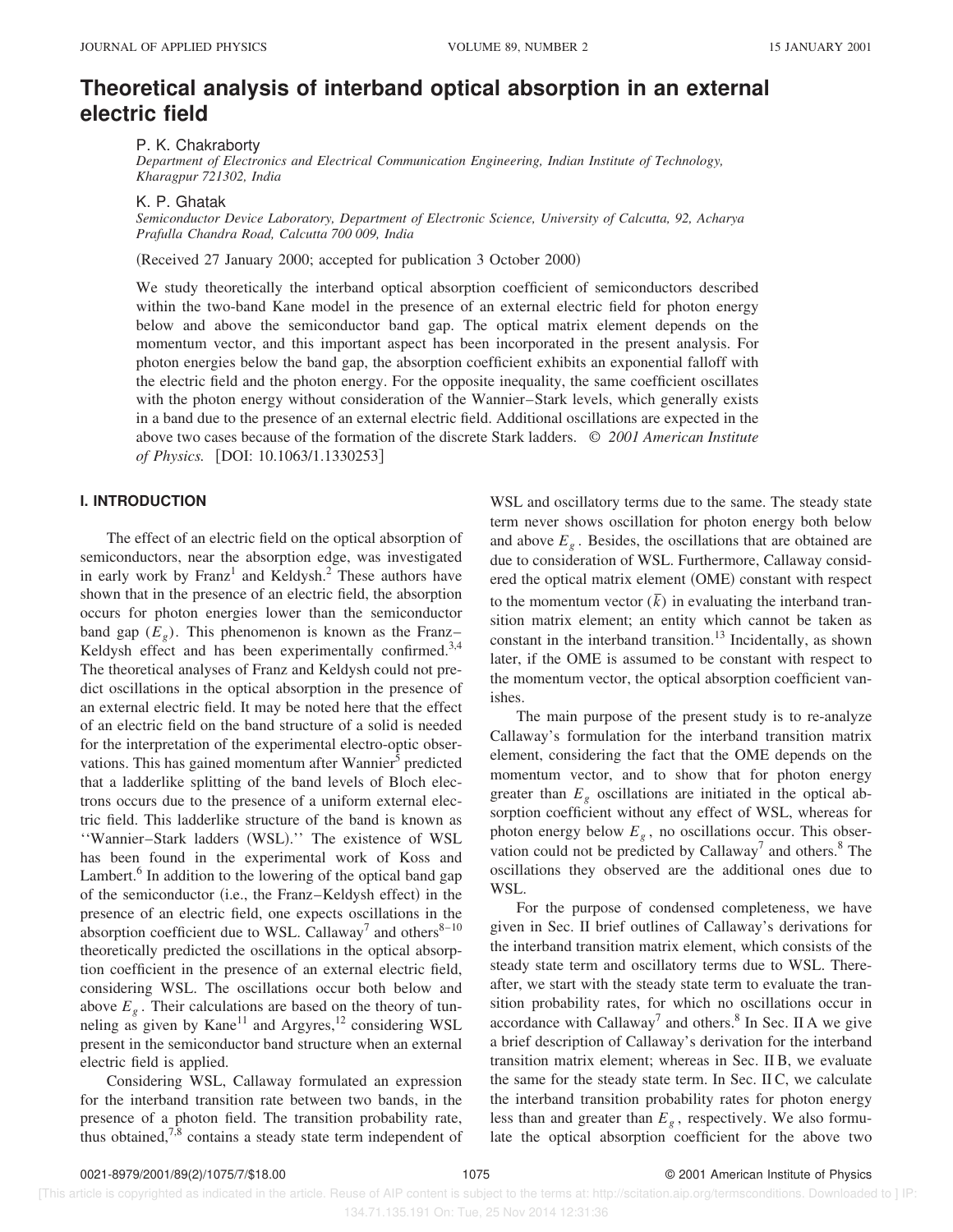cases. In Sec. III, we discuss our results, taking GaAs as an example for the purpose of numerical computations. In the Appendix, we provide the derivation for the optical matrix element,  $\bar{\varepsilon} \cdot \bar{p}_{11}(\bar{k})$ , as a function of electric field and band indices, respectively.

### **II. THEORETICAL ANALYSIS**

## **A. Formulation of the optical absorption coefficient and general expression for the interband transition matrix element from Callaway's derivation**

The interband optical absorption coefficient,  $\alpha_0$ , can be written as<sup>'</sup>

$$
\alpha_0 = \frac{2\hbar P(\omega)}{\omega n \epsilon_0 C A_0^2},\tag{1}
$$

where  $\hbar = h/2\pi$ , *h* is the Planck constant,  $p(\omega)$  is the rate of interband transition probability per unit time per unit volume,  $\omega$  is the angular frequency of the incident radiation,  $n$  is the refractive index of the semiconducting material,  $\epsilon_0$  is the permitivity of the free space, *C* is the velocity of light in free space, and  $A_0$  is the amplitude of incident light wave.

In the presence of a uniform electric field of force, *F*, applied along the  $x$  direction, the effective Schrödinger equation for one electron can be written as

$$
\[E_1(\bar{k}) - iF \frac{\partial}{\partial k_x}\]A_{1,\nu} = W_{1,\nu} A_{1,\nu}\,,\tag{2}
$$

where  $E_1(\overline{k})$  is the energy of a Bloch electron in band 1,  $\overline{k}$  is the momentum vector,  $k_x$  is the *x* component of  $\overline{k}$ ,  $A_{1,y}$  is the amplitude of the wave function, and  $W_{1,\nu}$  is the eigenenergy value of the Bloch electron. It is assumed that the direction of the electric field coincides with one of the reciprocal lattice vectors of the solid. The solution of Eq.  $(1)$  is given by

$$
A_{1,\nu} = \frac{1}{G^{1/2}} \exp\left[\frac{i}{F} \int_0^{k_x} \{W_{1,\nu} - E_1(k_\perp, k_x')\} dk_x'\right],\tag{3}
$$

where

$$
W_{1,\nu} = \frac{2\,\pi\,\nu\,F}{G} + \frac{1}{G} \int_{-G/2}^{G/2} E_1(k_\perp, k_x) dk_x, \tag{4}
$$

in which  $k_{\perp}$  is the normal component of the wave vector  $\overline{k}$ , *G* is the width of the Brilloin's zone in the *x* direction,  $i=(-1)^{1/2}$ , and  $\nu(=0,\pm 1,\pm 2,...)$  is an integer showing the discrete ''Stark'' level. The effect of the electric field on the motion of the electron is neglected in this calculation, as there are off-diagonal matrix elements of the Hamiltonian between two bands. This off-diagonal matrix element is necessary for the description of the tunneling. In the present case of optical absorption, the perturbed term in the total Hamiltonian is given by $\prime$ 

$$
H' = -\frac{e}{m} (\overline{A} \cdot \overline{p})
$$
 (5)

where *e* is the electronic charge, *m* is the free electron mass,

*A* is the vector potential due to the photon, and  $\bar{p}$  is the linear

momentum operator. The matrix element of transition between the two bands (from 1' to 1 band) can be written as<sup>7</sup>

$$
M_{11'}(k_{\perp}) = \frac{eA_0}{m} \int_{-G/2}^{G/2} A_{1,\nu}^*(\bar{k}) \bar{\varepsilon} \cdot \bar{p}_{11'}(\bar{k}) A_{1',\nu'}(\bar{k}) dk_x, \quad (6)
$$

where  $\vec{\epsilon} \cdot \vec{p}_{11'}(\vec{k})$  is the usual interband optical matrix element (OME) and is given by

$$
\overline{\varepsilon} \cdot \overline{p}_{11'}(\overline{k}) = \int \Psi_1^*(\overline{k}, \overline{r}) \overline{\varepsilon} \cdot \overline{p} \Psi_1^*(\overline{k}, \overline{r}) d^3 r,\tag{7}
$$

in which  $\bar{\varepsilon}$  indicates the direction of polarization of the light vector. Physically, the OME represents the probability amplitude of the transition of an electron from band 1' to band 1. When a time-dependent electromagnetic wave is incident on a solid, the electrons in the solid gain energy from the field. As a result, the electron in the valence band  $(VB)$ makes a transition to the conduction band  $(CB)$ . This implies that there is an interaction between photons with VB and CB. This interaction must be dependent on  $\overline{k}$ . Therefore, the OME, which represents this interaction, cannot be assumed to be independent of  $\overline{k}$ . Incidentally, the said drastic assumption was made by Callaway.<sup>7</sup> In addition, as the bands split into discrete levels due to the presence of an electric field, OME depends on the band indices, the discrete levels, and the electric field, respectively.

From Eqs.  $(2)$  and  $(5)$ , we get

$$
M_{11'} = \frac{eA_0}{mG} \int_{-G/2}^{G/2} \bar{\varepsilon} \cdot \bar{p}_{11'}(\bar{k})
$$
  
 
$$
\times \exp\left{\frac{i}{F} \int_{0}^{k_x} \left[ \frac{2\pi F}{G} (\nu' - \nu) + \Delta_{1'1} + E_{11'} \right] dk'_x \right\} dk_x,
$$
(8)

where

$$
\Delta_{1'1} {=} \frac{1}{G} \int_{-G/2}^{G/2} E_{1'1}(k_{\perp}\,,k_x) dk_x
$$

and

$$
E_{1'1}(\bar{k}) = E_{1'}(\bar{k}) - E_1(\bar{k}).
$$

The rate of the interband transition probability  $(\omega_{11})$  per unit time per unit volume, which makes transitions between the band  $1'$  and the band 1, is given by:<sup>7</sup>

$$
\omega_{11'} = \frac{2G}{\hbar} \sum_{r=-\infty}^{\infty} \int \frac{dk_{\perp}}{(2\pi)^2} \int dx |M_{11'}|^2
$$
  
. 
$$
\delta \left( \frac{2\pi F}{G} \cdot x + \Delta_{11'} - \hbar \omega \right) \exp(2\pi i r x), \tag{9}
$$

where  $x = \nu - \nu'$ .

Substituting Eq.  $(A8)$  into Eq.  $(8)$  and carrying out the integration appearing in Eq.  $(9)$ , we can write

 <sup>[</sup>This article is copyrighted as indicated in the article. Reuse of AIP content is subject to the terms at: http://scitation.aip.org/termsconditions. Downloaded to ] IP: 134.71.135.191 On: Tue, 25 Nov 2014 12:31:36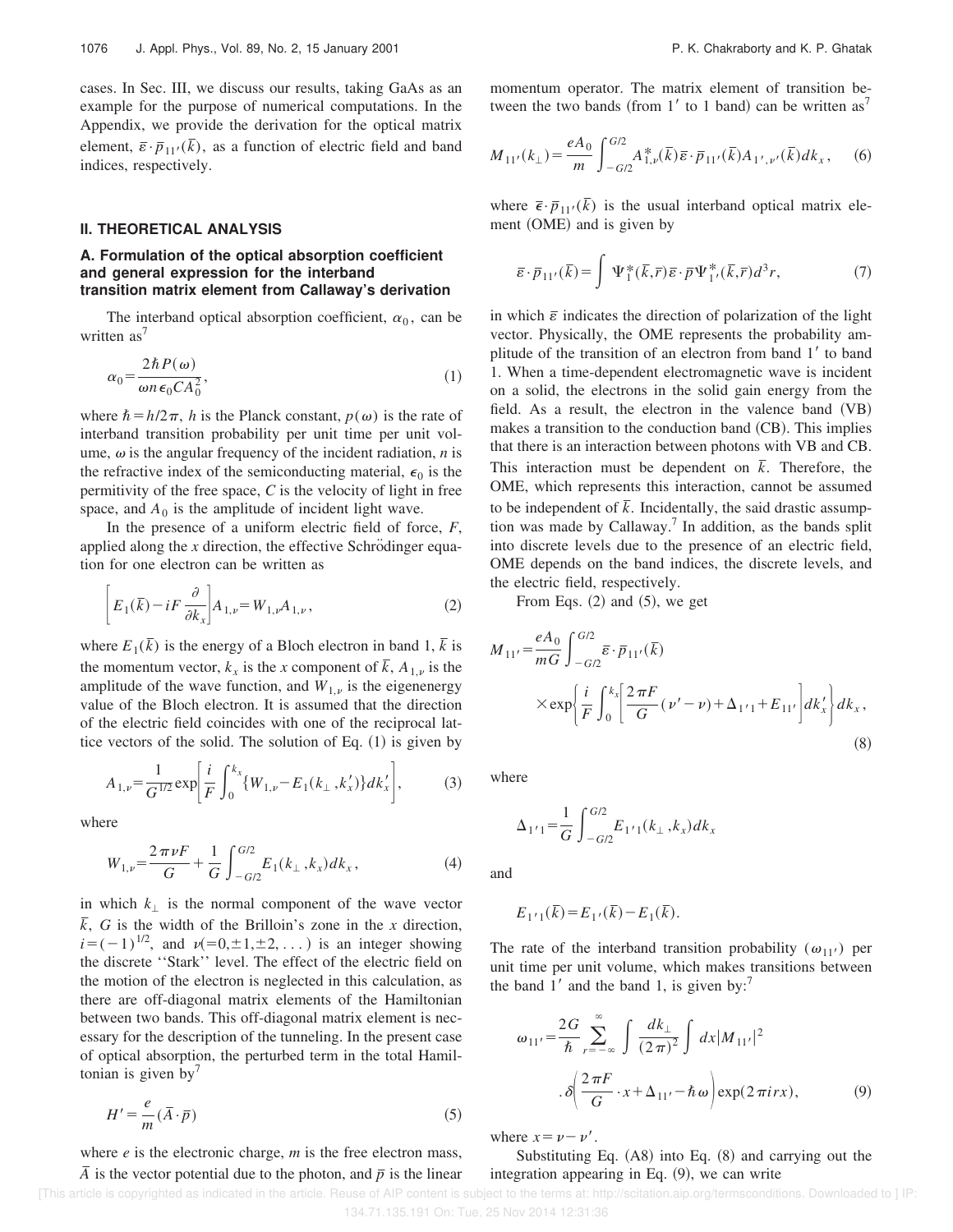$$
\omega_{11'} = \frac{G^2}{\pi F \hbar} \left\{ \int_{-G/2}^{G/2} \frac{dk_\perp}{(2\pi)^2} |M_{11'}(x_0)|^2 + 2 \sum_{r=1}^{\infty} \int_{-G/2}^{G/2} \frac{dk_\perp}{(2\pi)^2} |M_{11'}(x_0)|^2 \cos(2\pi rx_0) \right\},\tag{10}
$$

in which

$$
x_0 = \frac{G}{2\pi F} (\Delta_{11'} - \hbar \omega),
$$

 $\hbar\omega$  is the incident photon energy, and

$$
M_{11'}(x_0) = \frac{eA_0E_g}{mG} |\bar{\varepsilon} \cdot \bar{p}_{11'}(0)|
$$
  
 
$$
\times \int_{-G/2}^{G/2} dk_x \frac{\exp\left[\frac{i}{F} \int_0^{k_x} \{E_{11'}(k'_x, k_\perp) - \hbar \omega\} dk'_x\right]}{E_{11'}(k_x, k_\perp) - \hbar \omega}.
$$
 (11)

Therefore, in the presence of a uniform electric field  $F, P(\omega)$ is given [neglecting the oscillatory terms due to WSL appearing in Eq.  $(10)$ ] by

$$
P(\omega) = \frac{G^2}{\pi F \hbar} \int_{-G/2}^{G/2} \frac{dk_{\perp}}{(2\pi)^2} |M_{11'}(x_0)|^2,
$$
 (12)

where  $M_{11'}(x_0)$  is expressed through Eq. (11).

Note that Eq.  $(11)$  is more general and quite different from Callaway<sup>7</sup> and others.<sup>8</sup> Also, Eq.  $(11)$  is independent of the Stark ladder index,  $\nu$ . Although  $\bar{\varepsilon} \cdot \bar{p}_{11'}(\bar{k})$  is a function of the momentum vector  $\bar{k}$ , the electric field, and band indices, including the "Stark" levels,  $\nu$ , the overall effect of the photon vector on the interband transition probability rate, including the effect of OME, we find two factors, namely: a steady state term independent of the Stark ladder indices, and the oscillatory terms due to it. According to Callaway, this steady state term provides a nonoscillatory transition probability rate for both  $\hbar \omega \leq E_g$  and  $\hbar \omega \geq E_g$ , respectively. The said predictions of Callaway is not accurate.

As the determination of  $M_{11'}(x_0)$  is very much necessary in the present study, we have investigated the same in Sec. II B, for semiconductors whose energy band structures are defined by the two-band Kane model.

## **B.** Evaluation of  $M_{11'}(x_0)$

Considering the  $\overline{k} \cdot \overline{p}$  interaction between the conduction band  $(CB=1)$  and the valence band  $(VB=1')$ , when WSL is absent, we can write: $11$ 

$$
E_{cv}(\bar{k}) = \left[ E_g^2 + \frac{E_g \hbar^2 k^2}{m_r} \right]^{1/2},\tag{13}
$$

where  $m_r$  (= $(m_c^{-1} + m_v^{-1})^{-1}$ ) is the reduced effective mass,  $m_c$  and  $m_v$  are the effective masses at the edge of CB and VB, respectively.

It may be noted that in the evaluation of  $M_{cv}$  [Eq. (11)], various authors<sup>7–10</sup> have approximated  $E_{cv}(\bar{k})$  by the effective mass approximations, when the two bands centered at  $\bar{k}=0$  are considered. Therefore they used the expression:  $E_{cv}(\bar{k}) = E_g + (\hbar^2 k^2 / 2m_r)$  in the subsequent analysis. We have not approximated  $E_{cv}(\bar{k})$  in accordance with the above expression and have also taken into account the fact that the optical matrix element depends on  $\overline{k}$ . With these realistic considerations, the expression for the matrix element,  $M_{cv}(x_0)$ , obtained by us is quite different from others.<sup>7–10</sup> For this case, we have obtained:

$$
M_{cv}(x_0) = \frac{eA_0}{mG} E_g |\overline{\varepsilon} \cdot \overline{p}_{cv}(0)|I,\tag{14}
$$

where

$$
I = \left[\frac{m_r}{E_g \hbar^2}\right]^{1/2} \exp\left[-\frac{\pi}{2}b|q^2|\right] \int_{-\infty}^{\infty} dk_x \frac{\exp\left[i b \left(k_x(k_x^2 - q^2)^{1/2} - q^2 \cdot \ln\left[\frac{k_x + (k_x^2 - q^2)^{1/2}}{q}\right] - 2Rk_x\right]}{(k_x^2 - q^2)^{1/2} - R}\right],\tag{15}
$$

in which

 $2b = \frac{1}{5}$  $\frac{1}{F}\left[\frac{E_g\hbar^2}{m_r}\right]$  $\left[\frac{g^{n}f}{m_{r}}\right]$ 1/2 ,  $R = \hbar \omega \frac{m_r}{F \cdot \hbar}$  $\left[\frac{m_r}{E_g\hbar^2}\right],$  $-q^{2} = k_{y}^{2} + k_{z}^{2} + \frac{E_{g}m_{r}}{h^{2}}$  $\frac{\delta}{\hbar^2},$ 

and  $k_y$  and  $k_z$  are the *y* and *z* components of  $\bar{k}$ , respectively. The limits of integration in Eq. (15) are taken from  $-\infty$  to  $\infty$ . This is because the integrand is convergent over the limits. It

may be noted that  $k_x$  in Eq. (15) is, in general, a complex quantity because of the transition the electron takes place through the forbidden band.

To carry out the integration in Eq.  $(15)$ , we used the method of contour integration. For this, we substituted

$$
k_x = q \cosh(t) \tag{16}
$$

into Eq.  $(15)$ . In general, *t* is also complex. With the limits of  $k_x \rightarrow \pm \infty$ , we have the limits of *t* as  $(-\infty - i\pi/2)$  and  $(\infty$  $-i\pi/2$ , respectively. Therefore, in *t*-plane, the integral of Eq.  $(15)$  becomes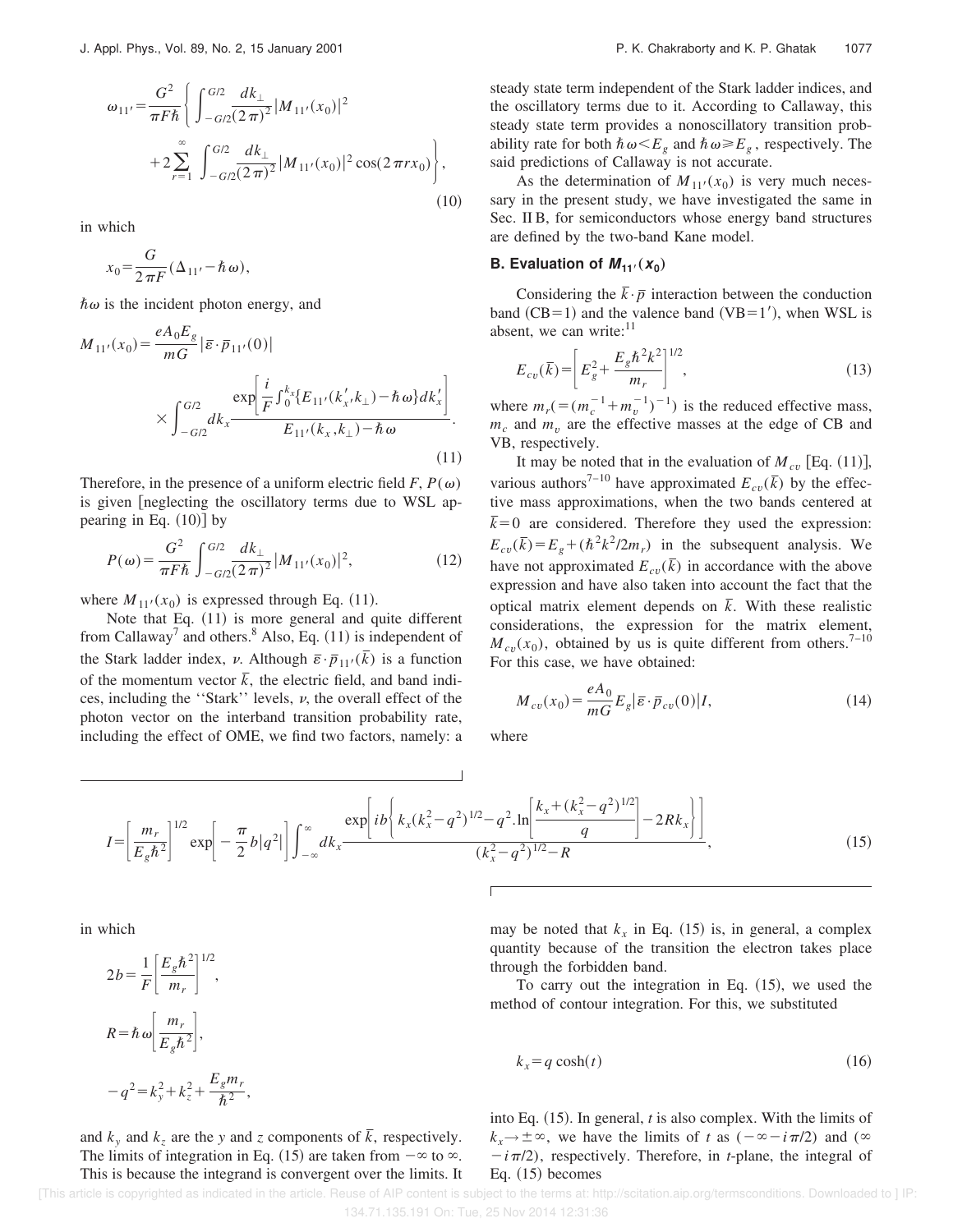$$
I = \left[\frac{m_r}{E_g \hbar^2}\right]^{1/2} \exp\left[-\frac{\pi}{2}b|q^2|\right] \int_{-\infty - i\pi/2}^{\infty - i\pi/2} dt \frac{\sinh(t) \exp\left[\frac{ibq^2}{2}\left\{(\sinh(2t) - 2t) - \frac{4R}{q}\cosh(t)\right\}\right]}{\sinh(t) - R/q}.
$$
 (17)

*Mc<sup>v</sup>*

The integral in Eq. (17) has poles in the *t*-plane, represented by  $t_p$  where

$$
\sinh(t_p) = \frac{R}{q}.\tag{18}
$$

Substituting the values of *R* and *q* into Eq.  $(18)$ , we find, for small electric field, *F* and neglecting  $E_{\perp}$   $[ = [(\hbar^2 k_{\perp}^2)/2m_r ]$ ,  $k_{\perp}^2 = k_y^2 + k_z^2$  for  $E_{\perp} \ll E_g$ ,

$$
\sinh(t_p) = -ia,\tag{19}
$$

where  $a = \hbar \omega/E_g$ .

As we have two possible cases of Eq.  $(19)$ , so we have two types of poles, mentioned below:

Case (i): When 
$$
a = \frac{\hbar \omega}{E_g} < 1
$$
,

i.e., the photon energy  $(\hbar \omega)$  is less than the band gap  $E_g$ ;

Case (ii): When 
$$
a = \frac{\hbar \omega}{E_g} \ge 1
$$
,

i.e., the photon energy  $(\hbar \omega)$  is greater than or equal to the band gap  $E<sub>g</sub>$ .

For these two possible cases, we have found  $t_p$ , in order to evaluate integral I in Eq.  $(17)$ .

For case (i), we can write

$$
I = 2\pi \left[ \frac{m_r}{E_g \hbar^2} \right]^{1/2} \tan(\theta) \exp \left[ -\frac{b|q^2|}{2} \beta(\theta) \right],\tag{20}
$$

where  $\beta(\theta) = (\pi + 2\theta + \sin(2\theta))$  and  $\sin \theta = (\hbar \omega/E_g)$ . It is clear from above that  $\beta(\theta)$  is constant. Therefore, from Eqs. (14) and  $(20)$ , the expression for the interband transition matrix element,  $M_{cv}(x_0)$ , is given by

$$
M_{cv}(x_0) = \frac{2 \pi e A_0}{mG} |\bar{\varepsilon} \cdot \bar{p}_{cv}(0)| \left[ \frac{E_g m_r}{\hbar^2} \right]^{1/2} \tan(\theta)
$$

$$
\times \exp \left[ -\frac{b|q^2|}{2} \beta(\theta) \right], \tag{21}
$$

when  $\hbar \omega \ll E_g$ .

For case  $(ii)$ , integral I in Eq.  $(17)$  is given by:

$$
I = 4 \pi \left[ \frac{m_r}{E_g \hbar^2} \right]^{1/2} \cosh(\alpha) \sin \left[ \frac{b|q^2|}{2} \gamma(\alpha) \right]
$$
  
× exp(-  $\pi b |q^2|$ ), (22)

where  $\gamma(\alpha) = (\sinh(2\alpha)-2\alpha)$  and

$$
\cosh \alpha = a = \hbar \,\omega / E_g \,. \tag{23}
$$

It may be noted that the  $\gamma(\alpha)$  is constant.

Therefore, from Eqs.  $(14)$  and  $(22)$ , the expression for the interband transition matrix element,  $M_{cv}(x_0)$ , for  $\hbar \omega$  $\geq E_g$  can be written as

$$
I_{cv}(x_0) = \frac{4 \pi e A_0}{mG} |\bar{\varepsilon} \cdot \bar{p}_{cv}(0)| \left[ \frac{E_g m_r}{\hbar^2} \right]^{1/2}
$$
  
× cosh  $\alpha$  sin $\left[ \frac{b|q^2|\gamma(\alpha)}{2} \right]$  exp $(-\pi b|q^2|)$ . (24)

It may be noted that  $M_{cv}(x_0)$ , as derived in Eqs. (21) and  $(24)$  for the above two cases, is quite different from others.<sup>7–10</sup> This is due to the consideration of the functional dependence of OME on  $\overline{k}$  in the presence of an electric field and taking into account of the realistic band structure. The effect of  $\bar{k}$ -independent OME on the interband transition matrix element and hence on the optical absorption coefficient is discussed in the Sec. II C.

#### **C. Determination of the optical absorption coefficient**

In this section, the transition probability rate,  $P(\omega)$  and the optical absorption coefficient ( $\alpha_0$ ) are obtained for  $\hbar \omega$  $\lt E_g$  and  $\hbar \omega \ge E_g$ , respectively.

Case (i):  $\hbar \omega \leq E_g$ 

By using Eqs.  $(12)$  and  $(21)$ , we get the rate of transition probability, as

$$
P(\omega) = \frac{e^2 A_0^2}{m^2} \frac{|\bar{\varepsilon} \cdot \bar{p}_{cv}(0)|^2}{\pi \hbar F} \frac{E_g m_r}{\hbar^2} \tan^2 \theta \int \int dk_y dk_z
$$
  
× exp $(-b\beta(\theta)|q^2|).$  (25)

Equation  $(25)$  can be written as

$$
P(\omega) = \frac{2e^2A_o^2}{m^2} |\bar{\varepsilon} \cdot \bar{p}_{cv}(0)|^2 \frac{m_r^{3/2} E_g^{1/2}}{\hbar^4} \frac{\tan^2 \theta}{\beta(\theta)}
$$

$$
\times \exp\left[-\beta(\theta) \frac{E_g^{3/2} m_r^{1/2}}{2\hbar F}\right].
$$
 (26)

Therefore, using Eq.  $(26)$  in Eq.  $(1)$ , the optical absorption coefficient  $(\alpha_0)$  can be expressed as

$$
\alpha_0 = K \frac{(\hbar \omega)}{(E_g^2 - (\hbar \omega)^2)} \frac{(2 \pi m_r^{3/2} E_g^{1/2})}{(\pi + 2 \theta + \sin(2\theta))} \times \exp\left[-\beta(\theta) \frac{E_g^{3/2} m_r^{1/2}}{2\hbar F}\right],
$$
\n(27)

where

$$
K = \frac{2e^2|\bar{\varepsilon} \cdot \bar{p}_{cv}(0)|^2}{\pi n C \varepsilon_o m^2 \hbar^2}
$$

is a constant and can be evaluated by using the physical parameters of semiconductors.

Note that the expression for the optical absorption coefficient  $(\alpha_c)$ , as given by Callaway,<sup>7</sup> on the basis of the mo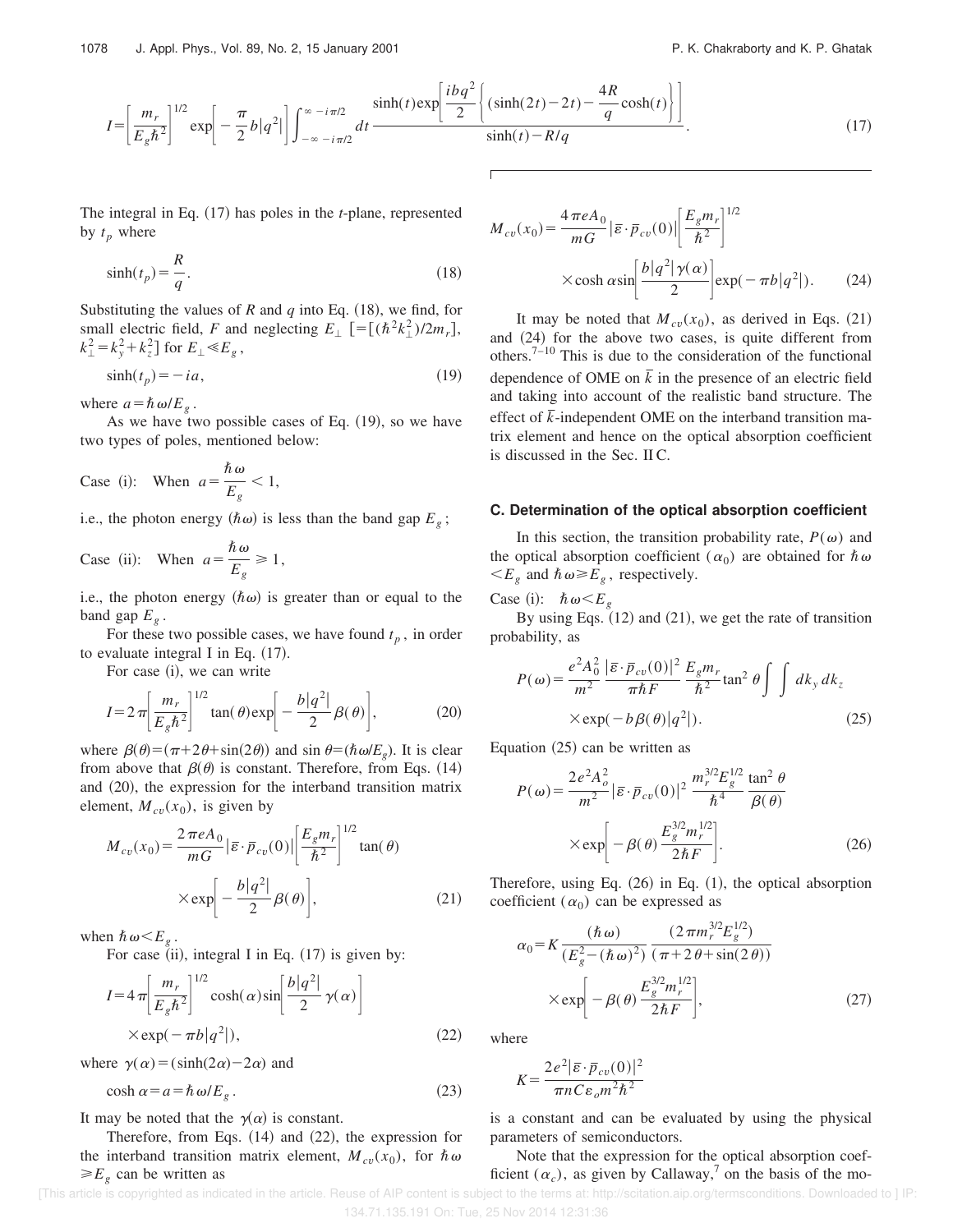mentum vector independent optical matrix element, for  $\hbar \omega$  $\langle E_g$  [Eq. (23) of Ref. 7] is given by

$$
\alpha_c = K \frac{m_r \hbar F}{4\hbar \omega (E_g - \hbar \omega)} \exp \left[ -\left(\frac{E_g - \hbar \omega}{E_0}\right)^{3/2} \right] f(\omega), \quad (28)
$$

where

$$
E_0^{3/2} = \frac{3\hbar F}{4(2m_r)^{1/2}},
$$

and  $f(\omega) = 1$ , for the case without consideration of WSL. The comparison between Eqs.  $(27)$  and  $(28)$  exhibits the contribution of the present paper as compared with that of Callaway.

Case (ii):  $\hbar \omega \geq E_g$ 

The rate of transition probability can be written as

$$
P(\omega) = \frac{e^2 A_0^2}{m^2} |\bar{\varepsilon} \cdot \bar{p}_{cv}(0)|^2 \frac{2E_g^{1/2} m_r^{3/2}}{\hbar^4} \cosh^2(\alpha)
$$
  
× exp(-2 $\chi$ )S<sub>r</sub>, (29)

where

$$
\chi = \frac{\pi}{2} \frac{E_g^{3/2} m_r^{1/2}}{\hbar F}
$$

and

$$
S_r = \left[ 1 - \frac{\cos \left[\frac{E_g^{3/2} m_r^{1/2}}{2\hbar F} \gamma(\alpha) + \tan^{-1} \left(\frac{\gamma(\alpha)}{2\pi}\right)\right]}{\left[ 1 + \left(\frac{\gamma(\alpha)}{2\pi}\right)^2\right]^{1/2}} \right].
$$

Therefore, the optical absorption coefficient  $(\alpha_0)$  can be expressed as

$$
\alpha_o = K \frac{\hbar \omega}{(\hbar \omega)^2 - E_g^2} E_g^{1/2} m_r^{3/2} \exp\left(-\frac{\pi E_g^{3/2} m_r^{1/2}}{\hbar F}\right)
$$

$$
\times \left\{ 1 - \frac{\cos\left[\frac{E_g^{3/2} m_r^{1/2}}{2\hbar F} \gamma(\alpha) + \tan^{-1}\left(\frac{\gamma(\alpha)}{2\pi}\right)\right]}{\left[1 + \left(\frac{\gamma(\alpha)}{2\pi}\right)^2\right]^{1/2}} \right\}.
$$
(30)

It may be noted that the expression for the optical absorption coefficient  $(\alpha_c)$ , as given by Callaway,<sup>7</sup> on the basis of momentum vector independent of optical matrix element for  $\hbar \omega \ge E_g$  [i.e., Eqs. (29) and (31) of Ref. 7] is given by

$$
\alpha_c = K \frac{(2m_r)^{3/2}}{\hbar \omega} (\hbar \omega - E_g)^{1/2} g(\omega), \qquad (31)
$$

where

$$
g(\omega) = \left[1 + \Gamma\left(\frac{4}{3}\right) \left(\frac{E_0}{(\hbar \omega) - E_g}\right)^{1/2} - \frac{1}{3} \left(\frac{E_0}{(\hbar \omega) - E_g}\right)^{3/2} \cos\left(\left(\frac{\hbar \omega - E_g}{E_0}\right)^{3/2}\right)\right].
$$
 (32)

#### The terms with WSL effect on  $g(\omega)$  are omitted.

Equation  $(30)$  shows that, without consideration of WSL, it is possible to have oscillations in the optical absorption coefficient for  $\hbar \omega \ge E_g$ . This is due to the dependence of OME on  $\overline{k}$  in the presence of an external electric field, a fact which was neglected by Callaway.<sup>7</sup> Besides, Roy and Mahapatra<sup>8</sup> incorporated drastic assumptions in the derivation of the same. Additional oscillations may be found in our formulation because of the consideration of the discrete "Stark" levels.

Note here that, according to Callaway, if we assume OME without its dependence on  $\bar{k}$ , the poles, as in Eq. (17), will not appear. As a result, the value of the contour integration in Eq. (17) will be zero. This implies that  $M_{cv}(x_0)$  vanishes. This fact indicates that the transition probability rate and, therefore, the optical absorption coefficient will be zero for  $\hbar \omega \leq E_g$  and  $\hbar \omega \geq E_g$ , respectively. These observations are unlikely with that of Callaway; since he obtained<sup>7</sup> a finite value of optical absorption coefficient without including the dependence of OME on  $\overline{k}$ . This is because of the fact that Callaway further used the approximation:  $E_{cv}(\bar{k}) = E_g$  $+[(\hbar^2 k^2)/2m_r]$ , rather than the correct expression of the dispersion relation as given in Eq.  $(13)$ .

It may be noted that although the term

$$
\frac{1}{3} \left[ \frac{E_0}{(\hbar \omega) - E_g} \right]^{3/2} \cos \left[ \left( \frac{(\hbar \omega) - E_g}{E_0} \right)^{3/2} \right]
$$

has appeared in Eq. (32), as given by Callaway<sup>7</sup> for  $\hbar \omega$  $\geq E_g$ , the amplitude of the cosine term is so small numerically compared with the other two terms, and the oscillation vanishes for the case when ''Stark levels'' not considered. This is discussed in Sec. III.

#### **III. RESULTS AND CONCLUSIONS**

Taking  $E_g = 1.424 \text{ (eV)}$ ,  $m_c = 0.067 m_0$ ,  $m_v = 0.075 m_0$ ,  $n=3.3$ , and  $E(E) = 1.0 \times 10^9$  V/m, for GaAs, we have plotted in Fig. 1  $\alpha_0$  [in cm<sup>-1</sup>, solid curve, Eq. (27)] and  $\alpha_c$ [in cm<sup>-1</sup>, dotted curve, Eq. (28)] against  $\hbar \omega$  (in eV) for  $\hbar \omega \leq E_g$ . It appears from Fig. 1 that  $\alpha_0$  increases exponentially with  $\hbar \omega$ , at a higher values of it (above 0.4 eV). But  $\alpha_c$  initially decreases and then increases because of the  $(1/\hbar \omega)$  term in the prefactor of the expression [Eq. (28)], followed by an exponential rise up. There is no oscillation in the optical absorption in these cases. In calculating  $\alpha_c$ , the value of  $|\bar{\varepsilon} \cdot \bar{p}_{nn'}(\bar{k})|^2$  of Callaway is taken as the value of  $\left|\bar{\varepsilon}\cdot\bar{p}_{cv}\right\rangle\left(0\right)\right|^{2}$  of our case.

In Fig. 2, we plotted  $\alpha_0$  [in cm<sup>-1</sup>, solid curve, Eq. (30)] and  $\alpha_c$  [in cm<sup>-1</sup>, dotted curve, Eqs. (31) and (32)] against  $\hbar \omega$  (in eV) for  $\hbar \omega \ge E_g$ . It is evident from Fig. 2 that  $\alpha_0$ exhibits an oscillation as  $\hbar \omega$  increases to comply with theoretical expectation. The amplitude of the oscillations decreases with increasing  $\hbar \omega \cdot \alpha_c$  never shows oscillations, although it contains the oscillatory terms  $[Eq. (32)].$  This is because the amplitude of the cosine term is very small numerically, compared with the other two terms. The oscillation vanishes for the case when the ''Stark level'' is not considered. The numerical values of  $\alpha_c$  for both cases are larger than  $\alpha_0$ . Experimental data for the purpose of verifi-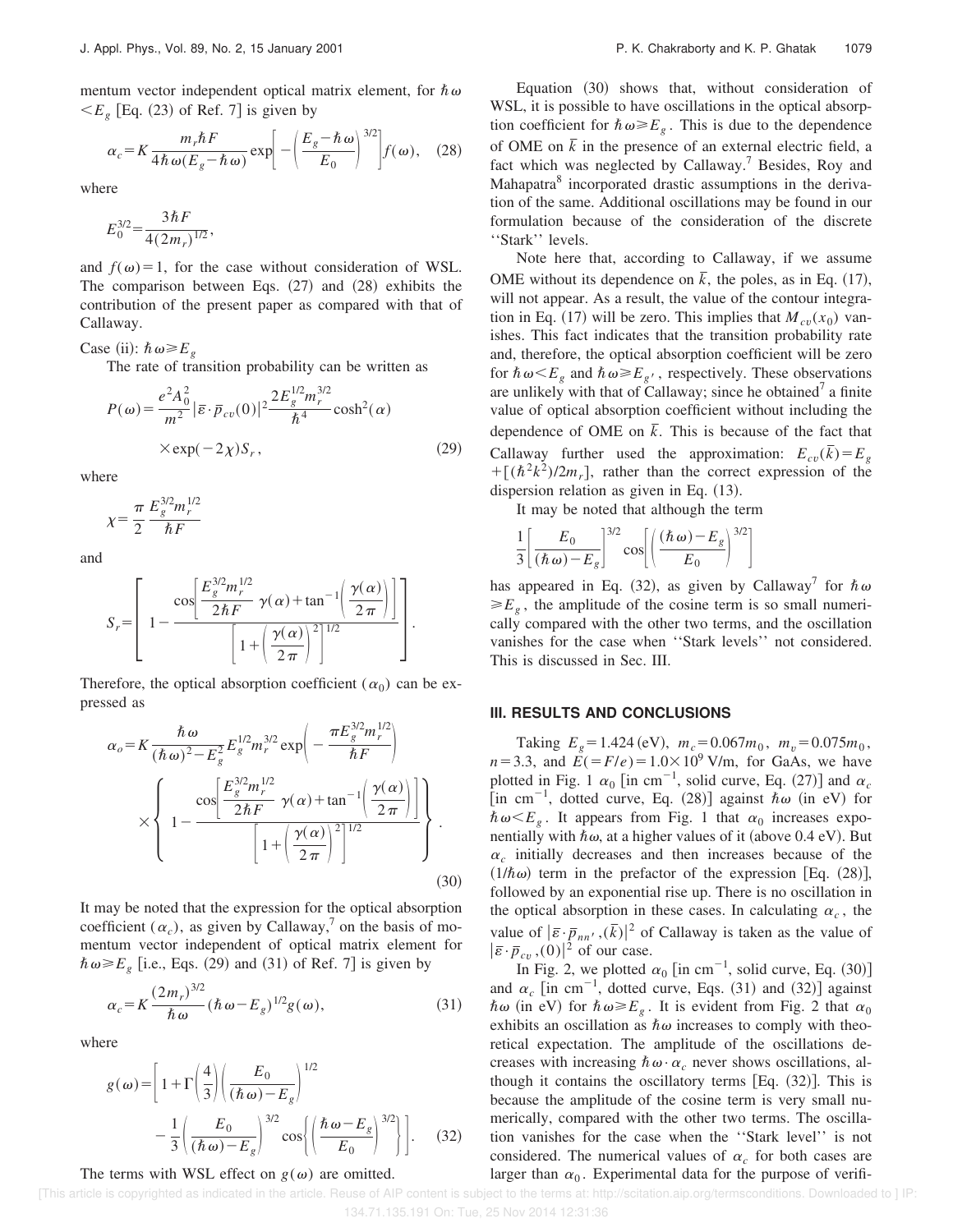

FIG. 1. The absorption coefficients,  $\alpha_0$  [in cm<sup>-1</sup>, solid curve, Eq. (27)] and  $\alpha_c$  [in cm<sup>-1</sup>, dotted curve, Eq. (28)], plotted against the photon energy,  $\hbar \omega$  $(i\text{ in } eV)$  for GaAs at room temperature for  $\hbar \omega \ll E_g$ .

cation of the theoretical results (of  $\alpha_0$  vs.  $\hbar \omega$ ) of this paper are still not available in the literature to the best of our knowledge. It may be noted in this context that our theoretical approach will be useful to analyze the experimental results when they appear.

From Eqs.  $(27)$  and  $(30)$ , the following conclusions may be drawn for the optical absorption coefficient  $(\alpha_0)$ :

 $(i)$  As the electric field  $(F)$  approaches zero, the absorption coefficient  $(\alpha_0)$  tends to zero. Physically, this implies that for  $\hbar \omega \leq E_g$ , and in the absence of an electric field, no optical absorption is possible. Therefore, the optical threshold value for absorption has been reduced by the presence of an external electric field, i.e., the phenomenon known as the Franz–Keldysh effect.<sup>7</sup>

(ii) In the absence of the incident photon field (i.e.,  $\hbar \omega$ )  $\rightarrow$ 0), the absorption coefficient approaches to zero value



FIG. 2. The absorption coefficients,  $\alpha_0$  [in cm<sup>-1</sup>, solid curve, Eq. (30)] and  $\alpha_c$  [in cm<sup>-1</sup>, dotted curve, Eqs. (31) and (32)], plotted against the photon energy,  $\hbar \omega$  (in eV) for GaAs at room temperature for  $\hbar \omega \ge E_g$ .

and is independent of the electric field. This is unlikely with the Callaway's observation for  $\hbar \omega \leq E_g$ .

(iii) As  $\hbar \omega \rightarrow E_g$ ,  $\alpha_0$  approaches a very large value.

The following observations may be obtained from Eq.  $(30)$  for  $\hbar \omega \geq E_g$ :

(iv) The optical absorption coefficient  $(\alpha_0)$  increases with the electric field. This is similar to Callaway's observations.

 $(v)$  The oscillatory nature of the optical absorption coefficient is not due to the presence of ''Stark'' levels. The absorption coefficient oscillates with  $\hbar \omega$  (for  $\hbar \omega \geq E_g$ ) because the optical matrix element depends on the momentum vector in the presence of an electric field. This observation is unlikely with that of Callaway.<sup>7</sup> The oscillations predicted by Callaway and others in the optical absorption coefficient are the additional ones due to the presence of WSL.

## **APPENDIX: EVALUATION OF**  $\bar{\epsilon} \cdot \bar{p}_{11}$ **,**  $(\bar{k})$ **, FOR THE TWO-BAND MODEL**

Consideration of the  $\bar{k} \cdot \bar{p}$  interaction between the conduction band,  $C(=1)$ , and the valence band,  $V(=1)$ , leads to the term  $p_{cv}(\bar{k})$  in Eq. (8). Physically, it represents the probability amplitude of transition of an electron from the valence band  $(VB)$  to the conduction band  $(CB)$ , which in turn, can be represented,<sup>14</sup> following Eq.  $(7)$ , as

$$
p_{cv}(\overline{k}) = \int U_c^* . (\overline{k}, \overline{r}) (-i\hbar \overline{\nabla}) U_v(\overline{k}, \overline{r}) d^3 r.
$$
 (A1)

When  $U_c(\bar{k}, \bar{r})$  and  $U_v(\bar{k}, \bar{r})$  are the eigen wave functions of CB and VB, respectively. In the conventional treatment of optical absorption,<sup>7</sup>  $p_{cv}(\overline{k})$  is approximated as a constant for direct transition. The effect of this approximation on the optical absorption has been discussed in Sec. II C.

To determine  $p_{cv}(\overline{k})$ , we follow the  $\overline{k} \cdot \overline{p}$  perturbation method. According to this technique, the eigenfunctions,  $U_c(\bar{k}, \bar{r})$  and  $U_v(\bar{k}, \bar{r})$  can, respectively, be written as

$$
U_c(\bar{k}, \bar{r}) = \frac{1}{(2 \eta)^{1/2}} \{ (\eta + E_g)^{1/2} U_c(0, \bar{r}) + (\eta - E_g)^{1/2} U_v(0, \bar{r}) \},
$$
(A2)

$$
U_v(\overline{k}, \overline{r}) = \frac{1}{(2 \eta)^{1/2}} \{ (\eta - E_g)^{1/2} U_c(0, \overline{r})
$$

$$
- (\eta + E_g)^{1/2} U_v(0, \overline{r}) \}, \tag{A3}
$$

where  $\eta$  is the difference between conduction band and valence band energy, without the effect of WSL, and is given by

$$
\eta \!=\! E_c(\bar{k}) \!-\! E_v(\bar{k}).
$$

From Eqs.  $(A1)–(A3)$ , we find:

$$
p_{cv}(\overline{k}) = -\frac{E_g}{\eta} \cdot p_{cv}(0),\tag{A4}
$$

where